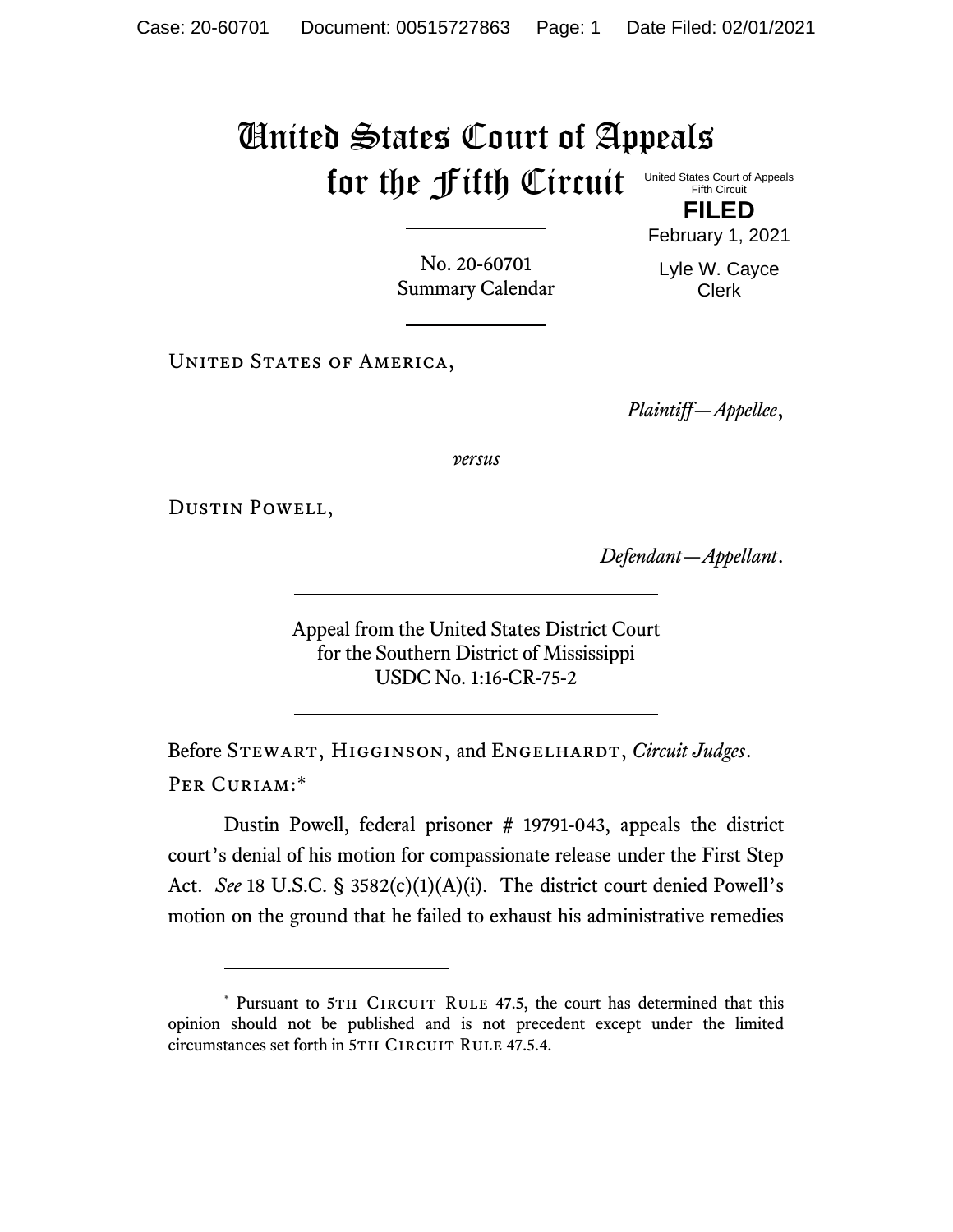## No. 20-60701

prior to filing his motion as is required by § 3582(c)(1)(A). *See United States v. Franco*, 973 F.3d 465, 467 (5th Cir. 2020), *cert. denied*, No. 20-5997, 2020 WL 7132458 (U.S. Dec. 7, 2020).

Although we review a district court's denial of a motion for compassionate release under  $\S$  3582(c)(1)(A)(i) for abuse of discretion, *United States v. Chambliss*, 948 F.3d 691, 693 (5th Cir. 2020), the parties contend that our review in this case is de novo because the issue presented is purely legal or a matter of statutory interpretation. We need not determine the standard of review as Powell cannot prevail even under the more lenient de novo standard. *See United States v. Rodriguez*, 523 F.3d 519, 525 (5th Cir. 2008).

A district court may grant a prisoner compassionate release pursuant to § 3582(c)(1)(A)(i). *See Franco*, 973 F.3d at 467. A § 3582(c)(1)(A) compassionate release motion may be filed by a defendant after "[he] has fully exhausted all administrative rights to appeal a failure of the Bureau of Prisons to bring a motion on the defendant's behalf or the lapse of 30 days from the receipt of such a request by the warden of the defendant's facility, whichever is earlier." 18 U.S.C.  $\S 3582(c)(1)(A)$ . The pre-filing administrative exhaustion requirement is not jurisdictional, but it is a mandatory claim-processing rule. *See Franco*, 973 F.3d at 467-68.

Powell first submitted his request for compassionate release to the warden of his correctional facility on April 15, 2020. His motion for compassionate release was received and docketed in the district court on May 11, 2020, or 26 days after he submitted his request to the warden. Because he failed to allow the statutory 30-day period to lapse before filing his motion and he otherwise fails to show that he fully exhausted all administrative rights to appeal, we discern no error in the district court's denial of his motion for failure to exhaust. *See Franco*, 973 F.3d at 467-68. His argument that he